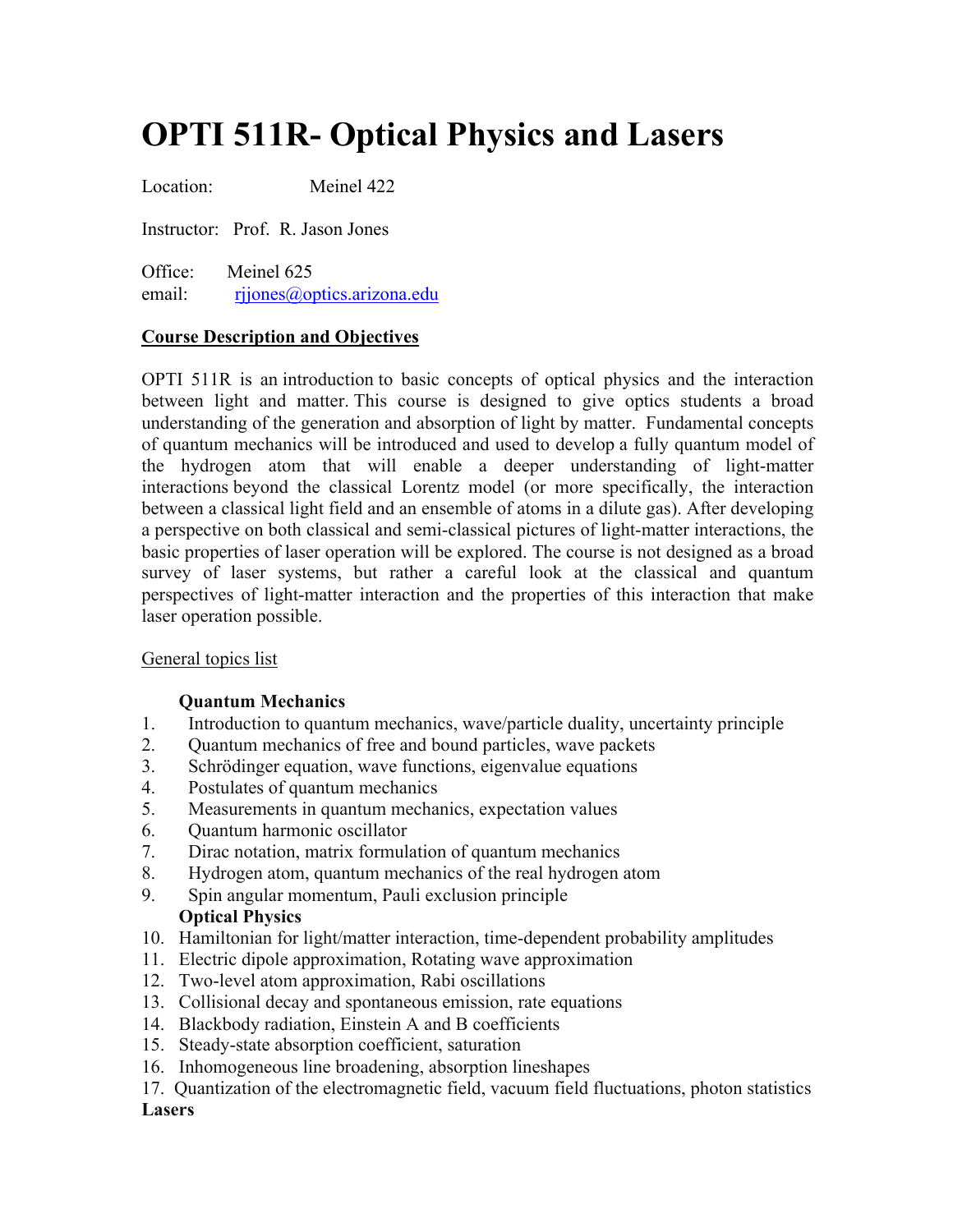- 18. Optical resonators, resonator stability
- 19. Population inversion
- 20. Threshold gain and steady-state laser operation
- 21. Laser output characteristics and output control
- 22. Pulsed lasers, Q-switching, mode-locking

## **Expected Learning Outcomes**

Upon successful completion of this course, students will be able to:

- 1. Be conversant with the basic principles of quantum mechanics, the quantum model of the hydrogen atom, fundamentals of laser operation, and the descriptions of light-matter interaction.
- 2. Properly interpret the fundamental postulates of quantum mechanics.
- 3. Set up and solve basic time-independent problems in quantum mechanics
	- a. Determine energy levels and eigenstates for simple 1-dimensional quantum well problems.
	- b. Coulomb model for the hydrogen atom
- 4. Calculate basic properties of light-matter interaction. Examples include:
	- a. Absorption cross-section
	- b. Absorption coefficients
	- c. Rabii frequency and pi-pulses
	- d. Saturation intensity
- 5. Determine optical cavity properties. Examples include:
	- a. Cavity stability.
	- b. Resonant modes of an optical cavity.
	- c. Cavity mode size.
	- d. Gaussian beam propagation.
- 6. Calculate and categorize basic laser properties. Examples include:
	- a. Determine the difference between 3 and 4 level laser
	- b. Calculate small signal gain based on laser pumping conditions
	- c. Threshold conditions for lasing.
	- d. Calculate q-switched pulse parameters for a given system
	- e. Determine mode-locked pulse properties such as minimum possible pulse duration.

#### **Course Prerequisite's**

Opti 501 and understanding of basic linear algebra

## **Course Format**

Lecture only (Online course is available).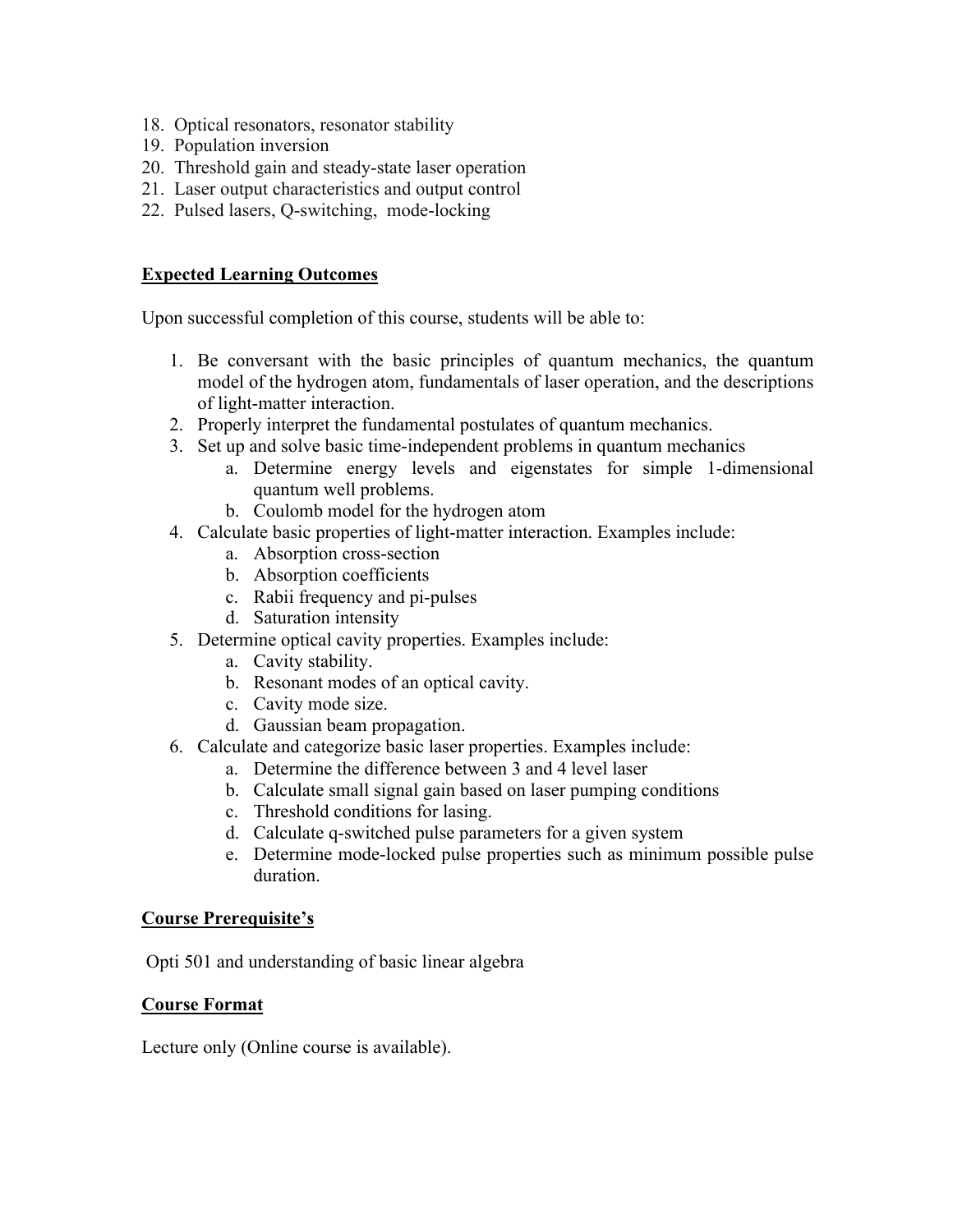#### **Grade Scale and Policy**

90-100 A 75-89 B 60-74 C 50-59 D  $<$ 50 fail

Grades are typically dependent on the following policy:

Midterm Exam #1 (15%) Midterm Exam #2 (30%) Final Exam (40%) Homework (15%)

#### **Absence and Class Participation Policy**

The UA's policy concerning Class Attendance, Participation, and Administrative Drops is available at: http://catalog.arizona.edu/policy/class-attendance-participation-andadministrative-drop

The UA policy regarding absences for any sincerely held religious belief, observance or practice will be accommodated where reasonable, http://policy.arizona.edu/humanresources/religious- accommodation-policy.

Absences pre-approved by the UA Dean of Students (or Dean Designee) will be honored. See:

#### https://deanofstudents.arizona.edu/absences

Participating in the course and attending lectures and other course events are vital to the learning process. As such, attendance is required at all lectures and discussion section meetings. Students who miss class due to illness or emergency are required to bring documentation from their health-care provider or other relevant, professional third parties. Failure to submit third- party documentation will result in unexcused absences.

**Requests for incomplete (I) or withdrawal (W)** must be made in accordance with University policies, which are available at http://catalog.arizona.edu/policy/grades-andgrading- system#incomplete and http://catalog.arizona.edu/policy/grades-and-gradingsystem#Withdrawal respectively.